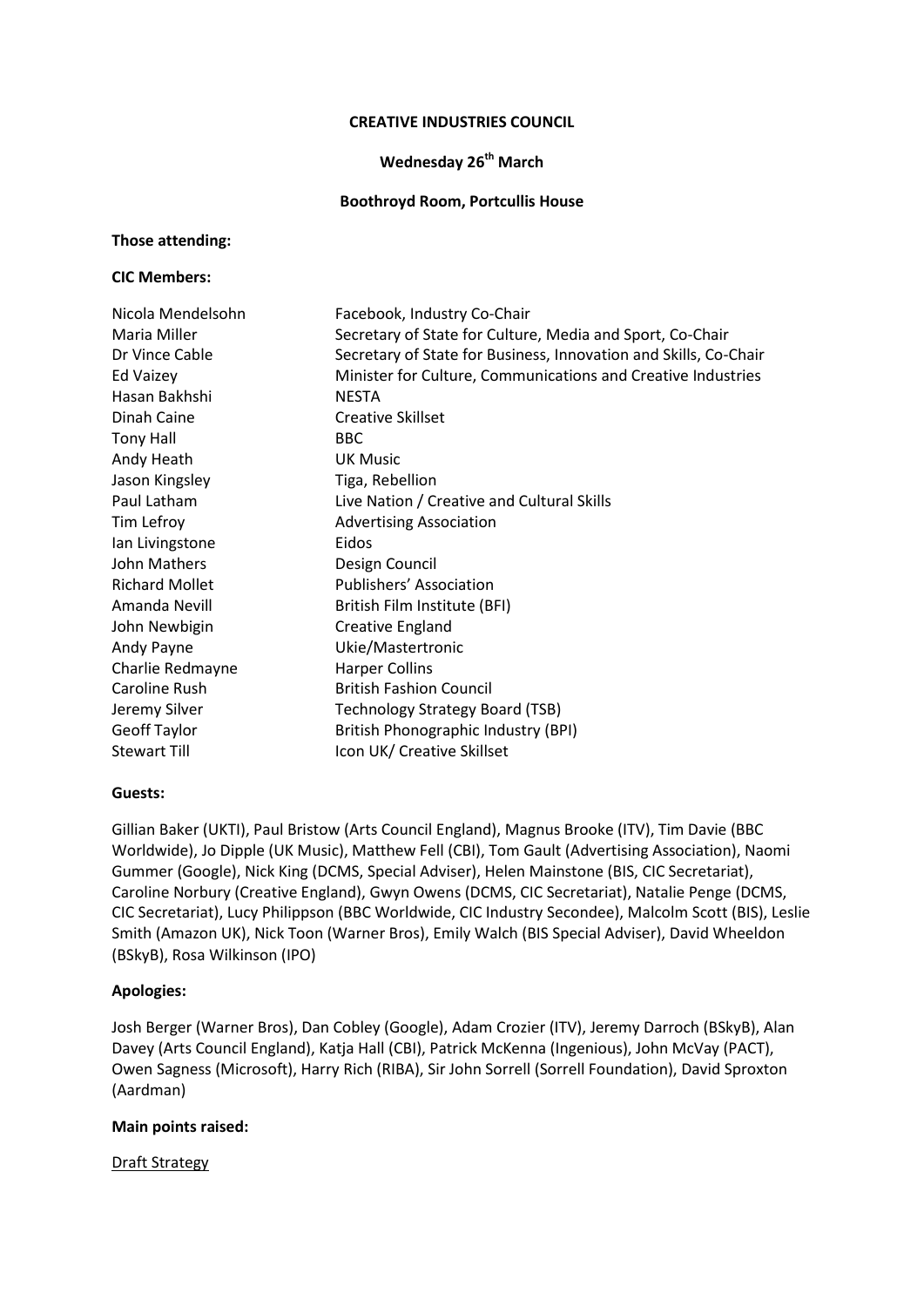1. Nicola Mendelsohn (NM) began by thanking all the Council members for their work in developing the draft strategy, in particular the five sub-group leads. She explained that the purpose of the meeting was to agree the substance of the strategy's proposals and discuss arrangements for its launch.

2. Maria Miller (MM) added her thanks to Council Members for their work, as well as to Lucy Philippson for coordinating the strategy's drafting. The creative industries were an incredible success story for the UK, and the strategy would help inform the Government's policies towards the sector. The recommendations contained in the draft strategy impacted on a number of Government Departments, and it would be important to take away whatever was agreed at the meeting to discuss with Ministerial colleagues. Whilst there would undoubtedly be some points Government would not be able to agree with, she was keen for Government to respond as positively as possible. Ministers would not respond to specific recommendations at the meeting, but wanted to make some general points. She wanted to see a good balance between actions on industry and Government in the document, and some stretching but achievable objectives, with clear performance indicators. She was also keen to see the strategy owned by the sector as a whole, and not just the Council.

3. Each sub-group lead introduced their chapter of the draft strategy before inviting a brief discussion and vote on its contents. Following discussion, all five thematic chapters were agreed unanimously by industry members, with a few minor drafting suggestions.

4. NM concluded this section of the meeting by inviting discussion on the balance of recommendations between the five thematic areas and between Government and industry, and whether industry Members were content to sign off on the overall draft strategy and recommendations.

5. In discussion, it was noted that the Council represented both commercial and public interests, and that whilst there were synergies between the two, there were also important differences. There was also a concern that the strategy should push for improvements in the provision of statistical data, as the existing SIC and SOC codes did not work well for all the creative industry sectors. The strategy should also include an implementation plan, and look to identify specific Departments against each recommendation, as a way of strengthening cross-Departmental working. In response, the two Secretaries of State assured the Council that consideration of the strategy would now be carried out right across Government.

6. Industry Members agreed to sign off the substance of the proposals, and Lucy Philippson (LP) explained that the document would be reviewed following the meeting to take account of the points raised, and that additional statistical material would be added to provide context.

# **Strategy Vision**

7. LP outlined the work carried out in the vision workshop to develop a mission statement setting out what the industry wanted to achieve by 2020, underpinned by targets and success measures.

8. In discussion, there was some concern over the tone and wording of the overarching mission statement, and reservations over the need for two statements. NM explained that the first statement was intended to set out the industry's overarching mission, with the second setting out how it intends to achieve this. It was agreed that LP would review the language and get some further thoughts from Council members.